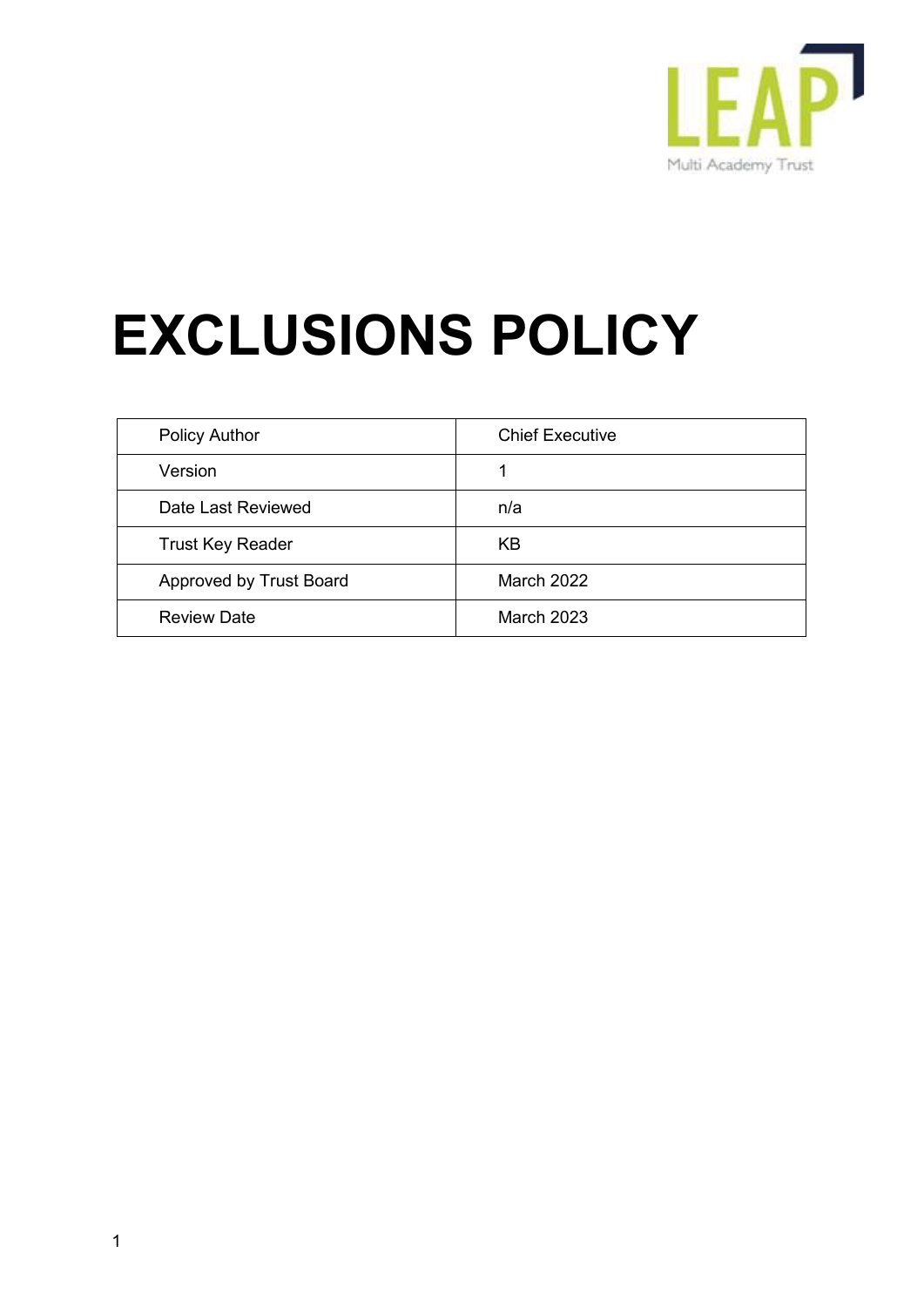### **Contents:**

- 1. Underlying principles of this policy
- 2. Exclusion as a sanction
- 3. Decision-making processes
- 4. Reasonable adjustments
- 5. The duration of exclusions
- 6. Communicating the decision to exclude with parents/carers
- 7. Other types of absence from school that are not exclusions
- 8. Information specific to permanent exclusions
- 9. Information sharing
- 10. Involvement of the Governing Body
- 11. Managed transfers
- 12. Challenging the decision to exclude
- 13. Monitoring, Evaluation and review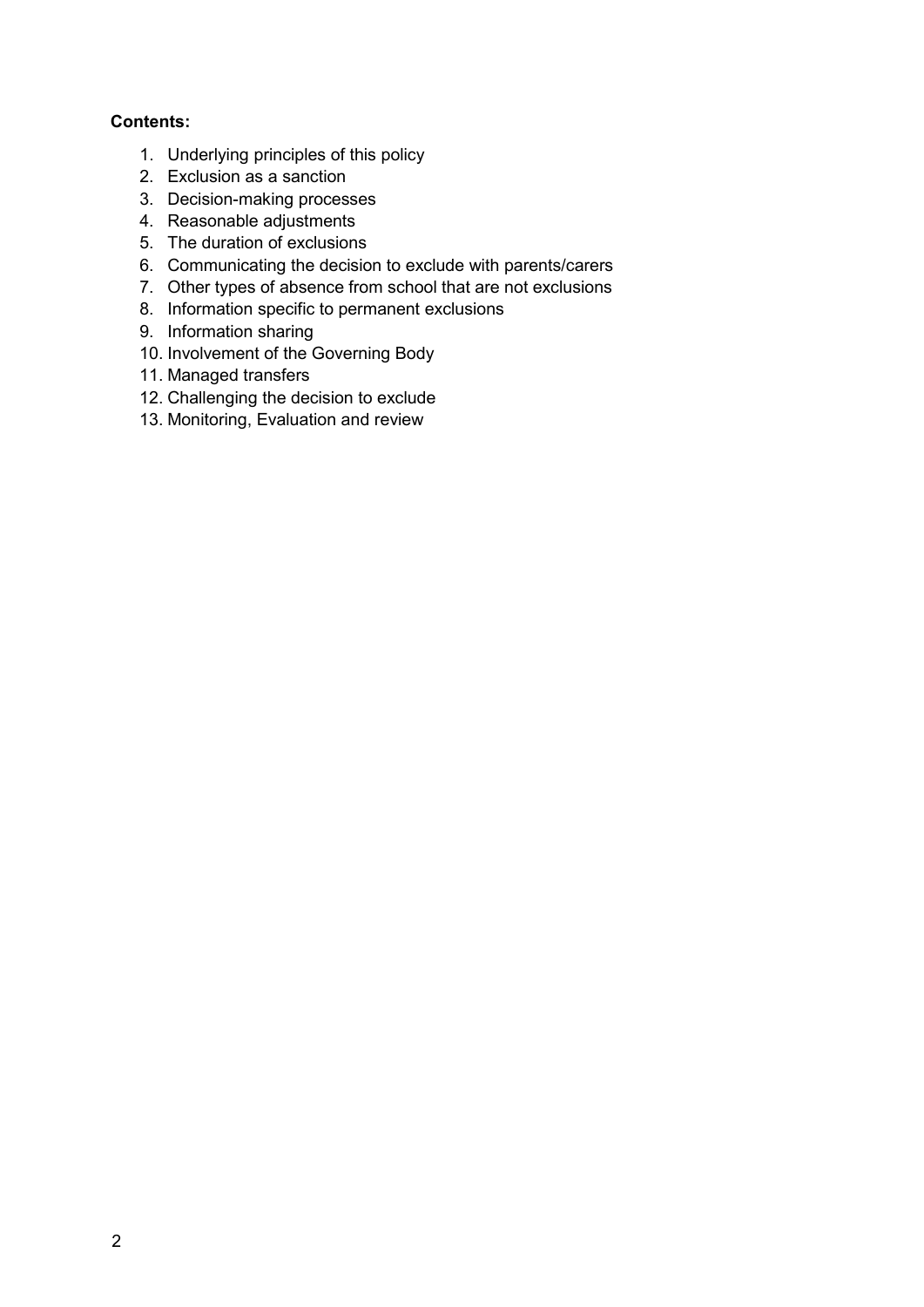### **1. Underlying principles of this policy**

LEAP is an inclusive Multi Academy Trust committed to equality of opportunity for all. We place the safety, wellbeing and education of our students at the centre of what we do each day and are committed to running a school where students feel safe, happy and can focus on their learning without distraction or disruption.

Where there are clear breaches of the Trust's behaviour expectations these will be addressed by staff. This policy deals exclusively with sanctions referred to as "exclusions". At a lower level, there is an extensive range of support and intervention available (as well as the teaching of clear and consistent expectations) to try and preempt incidents of poor behaviour. Where possible, when expectations are not met, we used a graduated approach to the issuing of sanctions – as detailed in our Behaviour policy. However, there are occasions, where breaches of rules are sustained, multiple or serious in nature, where using an exclusion is deemed the most appropriate sanction.

The sanction system is in place to deter students from repeating the same rule breaches/behaviours again.

There are three types of exclusion covered within this policy. These are referred to as:

**Internal exclusions** - where a student remains in school, but works in a separate room within school, for a set duration. Students in internal exclusion are supervised and have access to lesson work and wider learning for the duration of their sanction. There are strict expectations of students whilst in internal exclusions; not meeting these expectations could result in students needing to repeat a day, or other block of time, or a further sanction

**Suspensions (Fixed term exclusions)** - where a student is not allowed to attend school for a specific period of time as a result of a serious or sustained breach of behaviour expectations. Suspensions(Fixed term exclusions) may be issued when:

- actual / significant harm has been caused to the victim(s)
- the law has been breached
- the behaviour has placed others in school at risk of harm
- there have been repetitive behaviours displayed by a student (e.g. they have refused to follow instructions from multiple members of staff) and, as a result of the behaviour, there has been significant staff time wasted and/or the student has caused widescale disruption in school
- a student has repeatedly refused to comply with a lower level sanction (this being in response to an earlier, smaller breach of the behaviour policy).

#### **Permanent exclusions**

Where a student's behaviour (one-off serious incident or culmination of multiple and significant issues) is so severe that they are not allowed to return to the school.

Whenever an exclusion (internal or external) is issued the aim(s) is/are to:

a) minimise short term risk to others/disruption to learning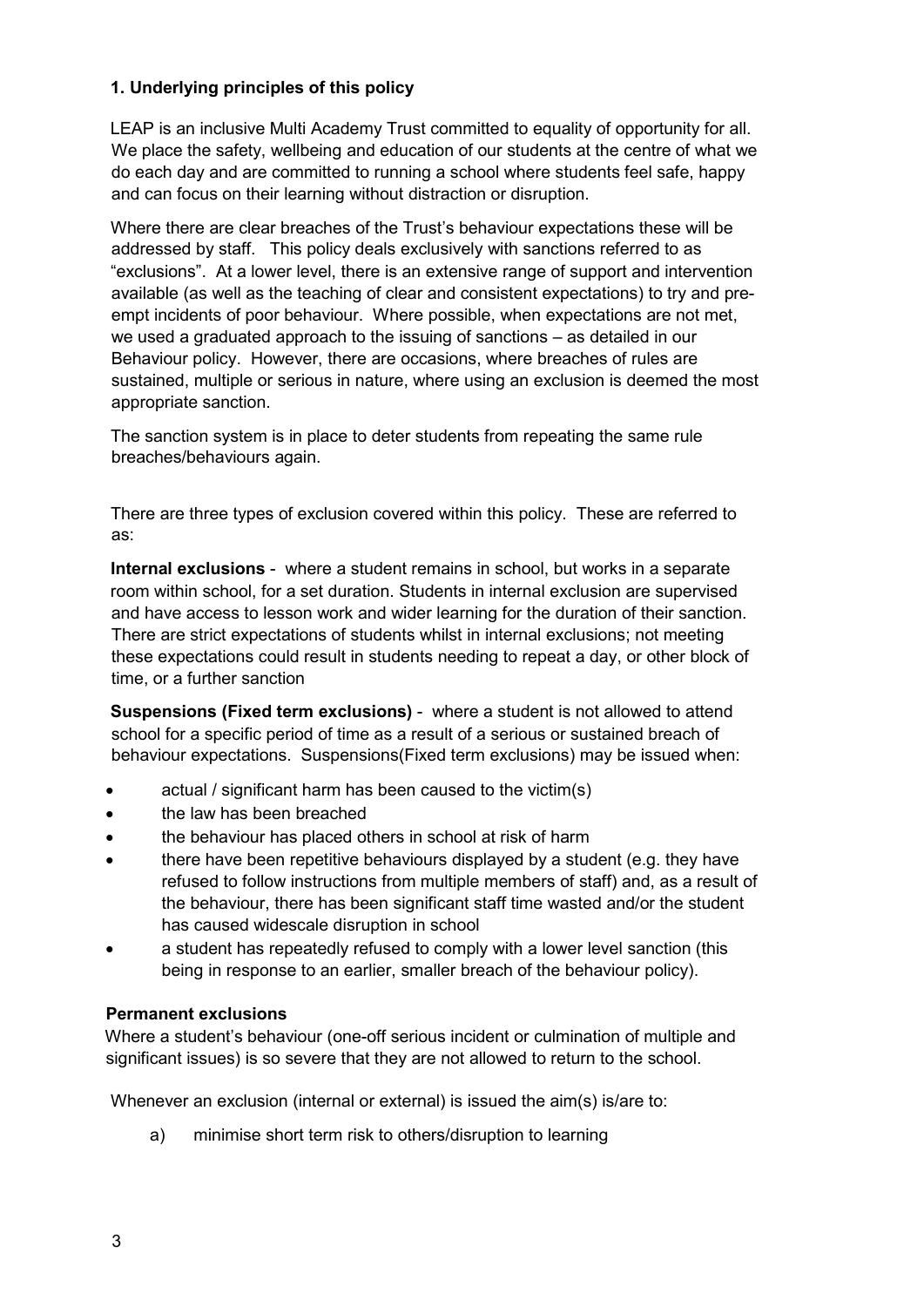- b) encourage and support a period of reflection from the student, requiring them to reflect and be able to articulate what they should have done differently, what the better choice in the situation would have been
- c) review any existing support in place for the individual student, and consider any additional support/approaches/provision that will help the student upon their return to lessons
- d) deter the student from any further breaches of school behaviour expectations.

## **2. Exclusion as a sanction:**

If an exclusion is decided by the school to be the necessary sanction, the type and duration of this will be proportionate to the severity of the behaviour it is issued for. It is for the school alone to determine the appropriate sanction in response to a student's behaviour. A number of considerations are part of the decision-making process. These include

- Any history of previous similar behaviours
- The harm (actual or risk of) and nature of harm caused or likely to have been caused by the student's behaviour. Harm includes areas such as physical, emotional and reputational. It is also considered in terms of the scale and severity.
- The age of the student involved including any specific needs that may require that reasonable adjustments are made.
- The minimum time the school considers is necessary for the student to have effectively reflected on their behaviour and then be able to commit to behaviour change and re-join the main school learning environment.

Whilst we will always encourage students to participate in post-incident investigations the final decision on any sanction is made by the school. Due to GDPR we do not discuss any sanctions issued to other students.

#### **3. Decision-making processes**

It is for the school staff alone to make decisions in relation to sanctions including exclusions. The power to exclude is that of the Principal. The Trustees have agreed that the for the purposes of permanent exclusions the Chief Executive must be consulted.

On the rare occasion that the Principal or Chief Executive are not in school the senior member of staff nominated as being in charge of the school site will deputise and assume the decision-making authority in relation to exclusions.

Parents/carers are not involved in the decision-making process regarding the sanctioning of their own or other students. However, in the interests of transparency and working together staff are always willing to explain the reason for an exclusion being issued.

#### **4. Reasonable adjustments**

If it is the case that a student has an identified Special Educational Need and/or Disability, and if it is considered that their diagnosed need may have contributed to the behaviour they exhibited, this will be considered in relation to the issuing of a sanction. Similarly, in cases where a student is identified as Looked-After or subject to significant social care involvement (eg: Child Protection Plan) this will be considered in relation to the issuing of a sanction.

In terms of anticipatory duty, it is the expectation that there is some clear evidence (for example professional involvement with the student) for this to be considered and then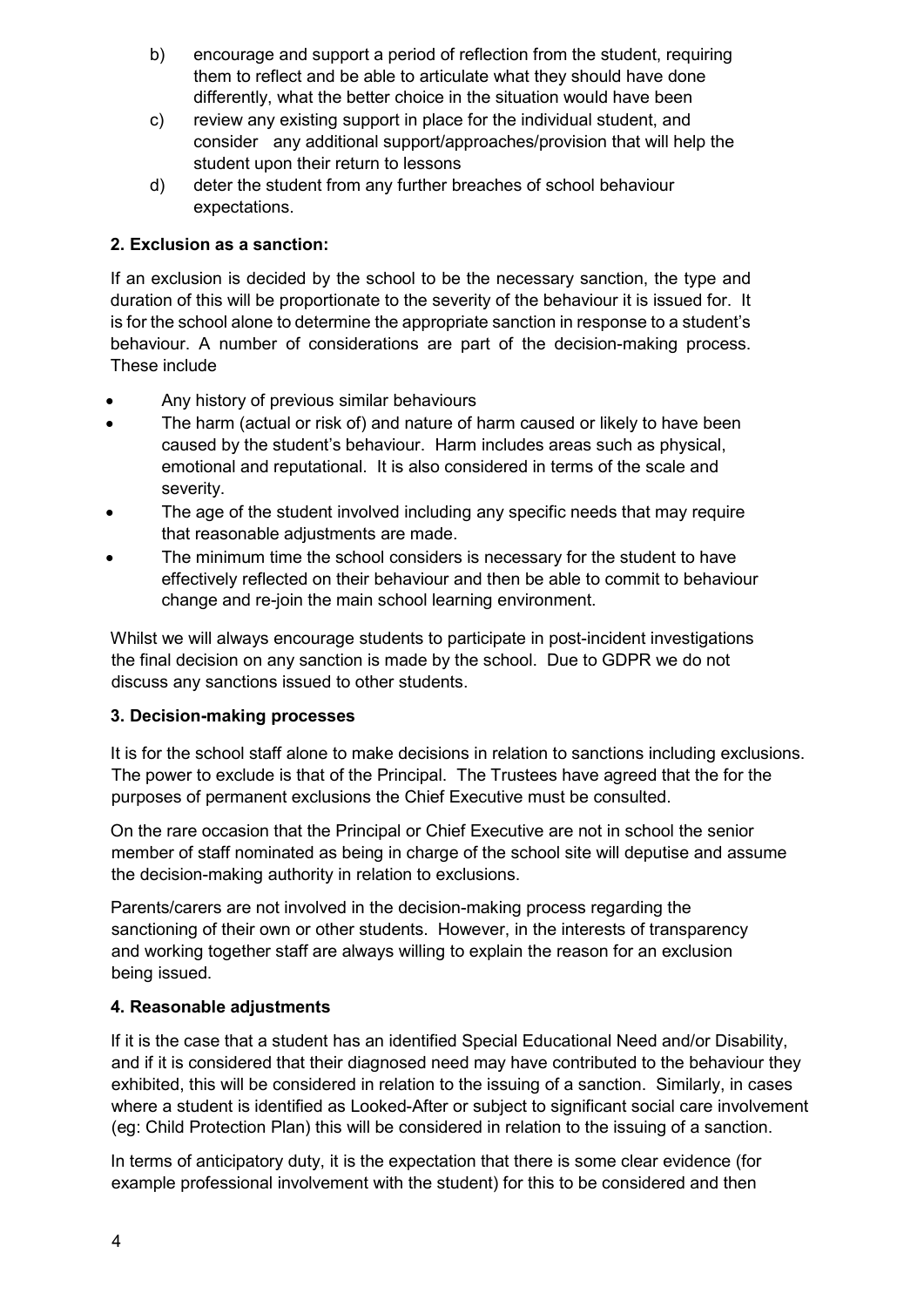reasonable adjustments to sanctions considered. This does not mean students will not be subject to exclusion if their behaviour necessitates it; it means that reasonable adjustments would be considered as part of the issuing of the sanction. It is for the school alone to determine what reasonable adjustments are both appropriate and possible in relation to sanctions. There will be no sharing of information regarding any other student involved in an incident leading to an exclusion due to GDPR.

## **5. The duration of exclusions**

Internal exclusions: These generally range from 0.5 and 3 days in length (incident specific).

Fixed term exclusions / suspensions: The majority of exclusions are between 1 and 5 days in length. A student can be externally excluded multiple times and for a maximum of 45 days in a school year. Fixed term exclusions can also be used concurrently (for different reasons). Any single exclusion that is 6 days (or longer) in duration requires that the school provides an alternative education setting for the excluded student to attend from the  $6<sup>th</sup>$  day.

Permanent exclusions: These are very rare and mean the student cannot ever return to the school, subject to a governors' hearing.

#### **6. Communicating the decision to exclude with parents/carers**

We will communicate any decision to exclude to parents/carers as soon as reasonably possible after the decision is made. Communication is normally verbal in the first instance with staff aiming to speak to parents/carers and explain the situation and the decision reached. For all forms of exclusion this will be followed up with a formal letter which details:

- The length of the exclusion
- The reason(s) the exclusion was issued
- The next steps the school, and student, need to take (including duty not to be in a public place during school hours if it is an external exclusion)
- Details of the formal readmission process upon return to lessons (internal and fixed term exclusions only).

#### **7. Other types of absence from school that are not exclusions**

There are occasions where a student may be legitimately sent home, this being for a specific issue to be addressed. Examples include:

- a) A student being sent home to address a breach of the uniform/personal presentation expectations. We will try, where possible to get parents/carers to bring in the correct uniform for the student to change into to avoid absence. This absence is not an exclusion and will be marked as authorised initially. In such cases, parents/carers will be informed before the student is sent off the school premises.
- b) If/when a situation arises where a student refuses to be screened/searched for any object that could cause harm to them or others. We will try to keep the student in school until a parent/carer/named contact can arrive to conduct the search on behalf of the school, however if this is not possible the student may be refused entry to the school. This is not an exclusion but an authorised absence.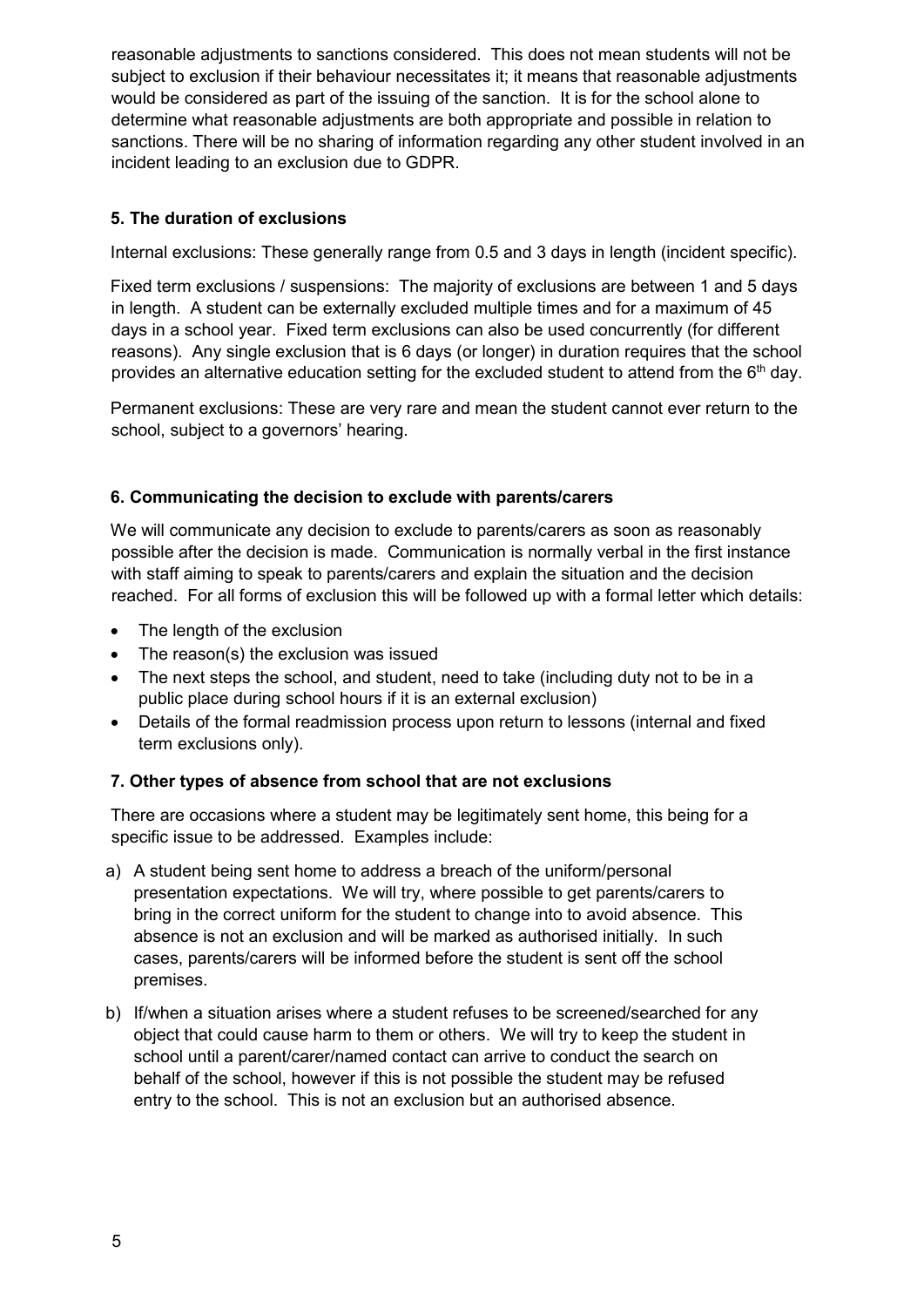## **8. Information specific to permanent exclusions**

A decision to exclude a student permanently will only be taken in response to a serious breach, or persistent breaches, of the school's behaviour policy and if allowing the student to remain in school would seriously harm the education or welfare of the student or others in the school.

Prior to any decision to permanently exclude a student

- a thorough and timely investigation will have swiftly taken place led by an experienced and senior member of staff on the senior leadership team
- consideration will have been given to seeking an alternative to permanent exclusion (where this is considered a possibility and appropriate in the specific situation)

In the case that a permanent exclusion is issued on the basis of persistent breaches of the school's behaviour policy it will be clearly shown that a range of strategies have been tried, and professionals engaged with, without sustained positive progress being made in relation to the student's behaviour.

In the case of a single serious breach of discipline the Principal (in consultation with the Chief Executive) may decide that it is a reasonable and proportionate action to permanently exclude a student without having tried a range of strategies.

In every case, all the evidence is carefully assessed and collated. Records are kept of all exclusion proceedings. A student is allowed and encouraged to give her/his account of events. Staff investigate the causes of the incident in detail.

## **9. Information sharing**

All exclusions are treated in the strictest confidence on a 'need to know' basis. It is normal working practice for the school to share exclusion information with the staff in Local Authority statutory services teams as they have a responsibility in relation to excluded students.

Any student who is permanently excluded will not be removed from the school register until after a hearing of the governing body disciplinary committee.

#### **10. The involvement of the Governing Body**

For all external exclusions (and permanent exclusions) the chair of the governing body will be informed. This is in addition to the wider role that governors fulfil in monitoring standards and behaviour/exclusion data.

A Governors' Disciplinary Committee (minimum of 3 governors) will convene automatically in situations when:

- A permanent exclusion is issued
- A fixed term exclusion which would bring the student's total number of school days of exclusion to more than 15 in a term is issued.

The Chair of Governors will be informed of any exclusions meeting the criteria above, and convene a panel. The school will provide a copy of the letter sent to parents.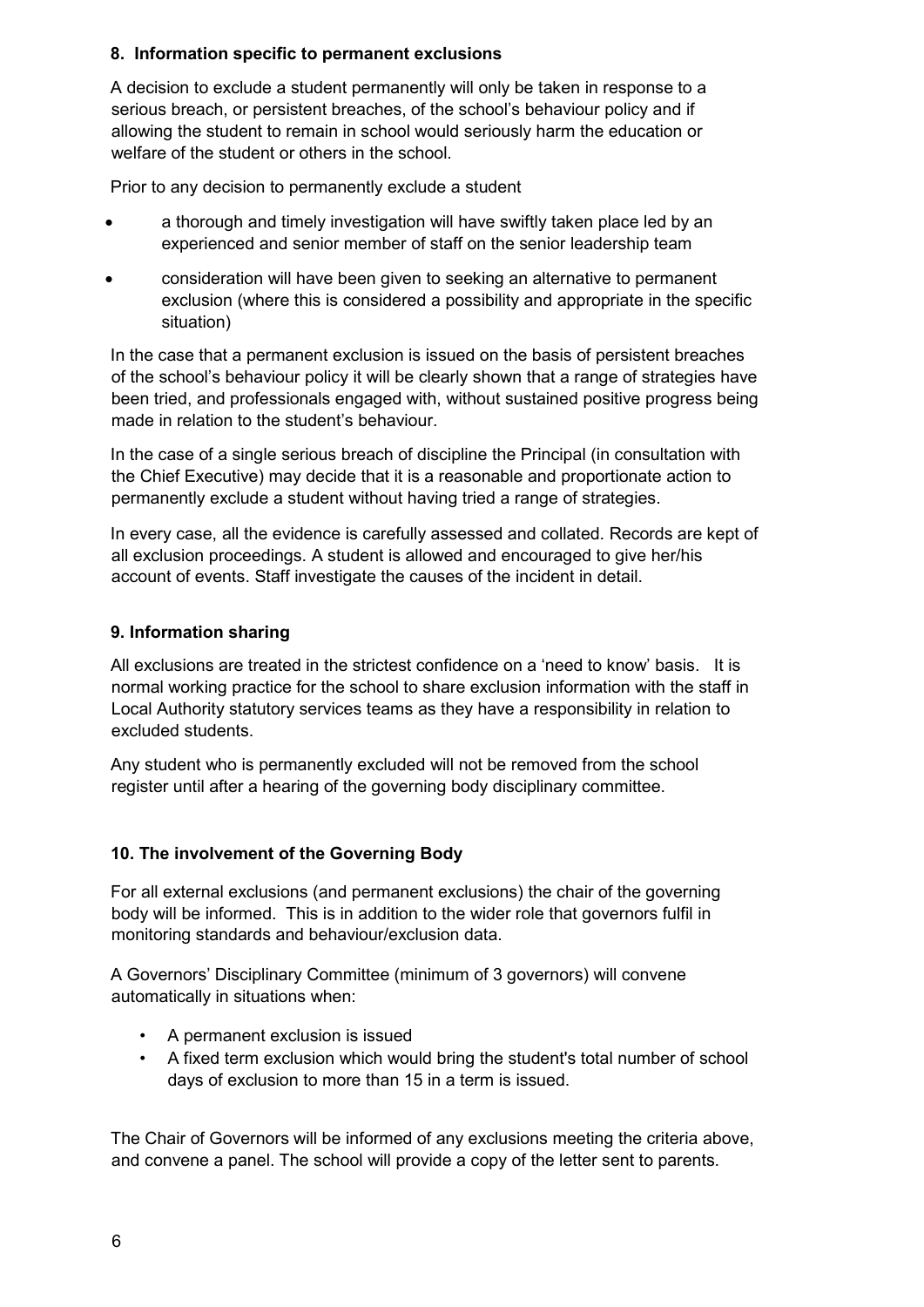Rights of parental appeal and representation are detailed in section 13.

#### **11. Managed Moves**

One possible response to serious breaches of the Behaviour policy (including breaches which are serious enough meet the guidelines for permanent exclusion) is a managed move to another school. This shared agreement between the two schools and parent/carer of the student, enables the student to have a fresh start in a new school setting.

Managed moves are organised at the discretion of the school and agreement is needed by the host school to offer a managed move. If it is the case that a managed move is used as an alternative to a permanent exclusion then the breakdown of the managed move (due to poor behaviour – single incident or persistent) could then be the reason for a permanent exclusion being issued.

## **12. Challenging the decision to exclude**

There is a statutory process in place for parents/carers to follow should they wish to challenge an exclusion (fixed term or permanent). Details regarding the process are included with every exclusion letter as well as who to contact and how. A challenge made to a decision to exclude must be made within three weeks of the exclusion letter being received.

A Governors' disciplinary panel will be convened to consider the challenge. The following parties will be invited to a panel meeting:

- The Principal and/or his/her representative
- The parents/carer of the excluded student (who may be accompanied by a friend or representative)
- The excluded student (whose attendance is optional and subject to parental consent)

The panel will endeavour to meet within two weeks of receiving the request to review the decision to exclude. It is expected that any documentation that either the school or parents/carers wish the panel to consider will be circulated to all parties (normally 5 days) in advance of the meeting.

Following a panel meeting the governors will meet separately and decided whether

- to uphold the decision or
- to decline to uphold the decision.

There are separate follow up actions that are taken if option 2 above is the decision made.

In the case that any external exclusion takes an individual student to a total of more than 15 days of exclusion within a single school term or the exclusion is permanent, a Governors' panel will always meet. This is whether or not the student's parent/carers wish to challenge the decision the school has made.